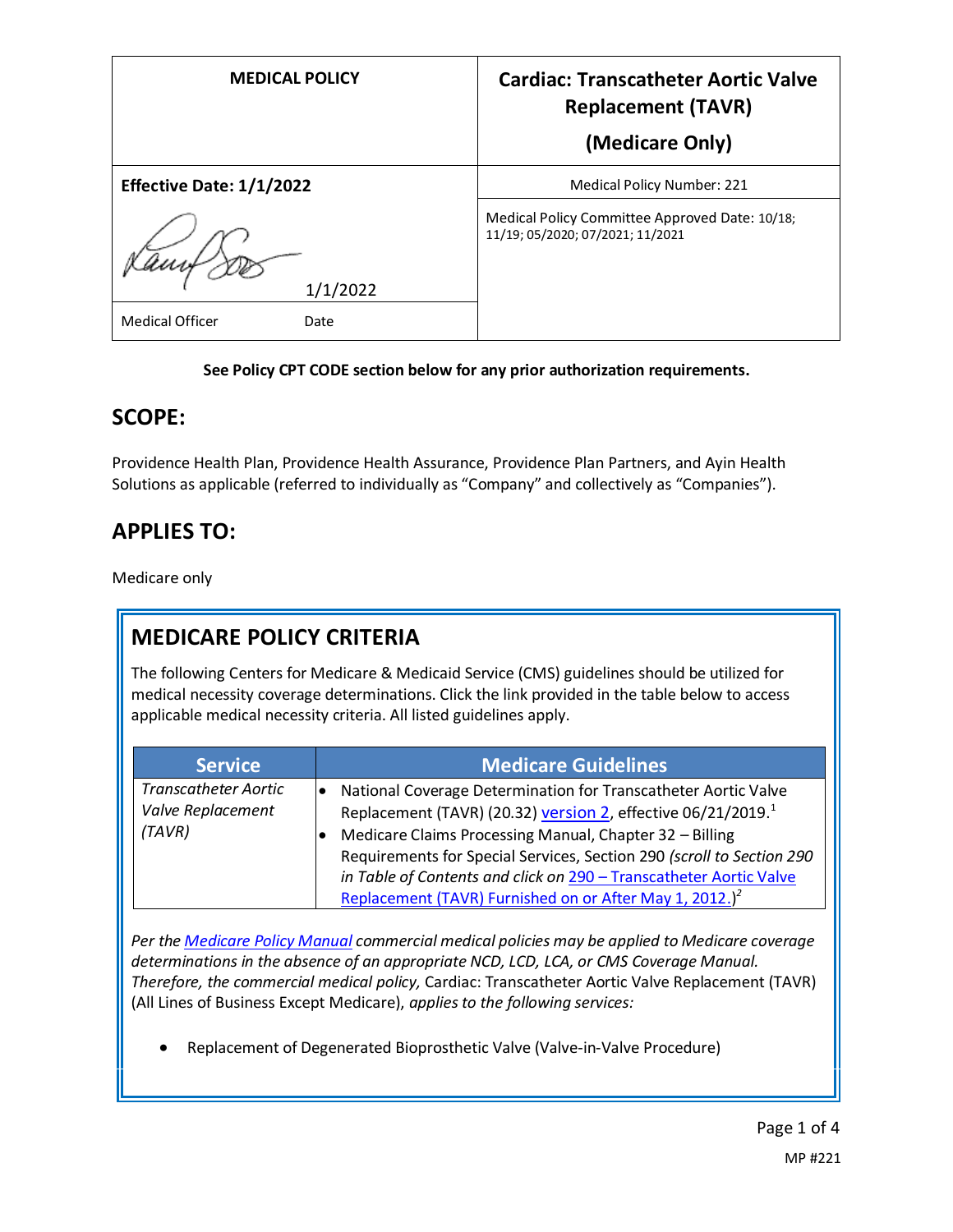**(Medicare Only)**

#### **POLICY GUIDELINES**

Society of Thoracic Surgeons (STS) Risk Calculator 3,4

The Society of Thoracic Surgeons (STS) cardiac surgery risk model for isolated valve surgery is a risk assessment tool that adjusts cardiac surgery outcomes for preoperative patient characteristics and disease severity. This tool is an online tool that can be used to assess the risk of open surgical valve replacement and is included as part of the FDA indications for FDA-approved aortic valve replacement systems. The online risk calculator is publicly available from [The Society of Thoracic Surgeons website.](http://riskcalc.sts.org/stswebriskcalc/#/calculate)<sup>5</sup>

# **CPT CODES**

| <b>Medicare Only</b>            |                                                                                                                                                                                                                                                                           |
|---------------------------------|---------------------------------------------------------------------------------------------------------------------------------------------------------------------------------------------------------------------------------------------------------------------------|
| No Prior Authorization Required |                                                                                                                                                                                                                                                                           |
| 33361                           | Transcatheter aortic valve replacement (TAVR/TAVI) with prosthetic valve; percutaneous<br>femoral artery approach                                                                                                                                                         |
| 33362                           | Transcatheter aortic valve replacement (TAVR/TAVI) with prosthetic valve; open femoral<br>artery approach                                                                                                                                                                 |
| 33363                           | Transcatheter aortic valve replacement (TAVR/TAVI) with prosthetic valve; open axillary<br>artery approach                                                                                                                                                                |
| 33364                           | Transcatheter aortic valve replacement (TAVR/TAVI) with prosthetic valve; open iliac<br>artery approach                                                                                                                                                                   |
| 33365                           | Transcatheter aortic valve replacement (TAVR/TAVI) with prosthetic valve; transaortic<br>approach (eg, median sternotomy, mediastinotomy)                                                                                                                                 |
| 33366                           | Transcatheter aortic valve replacement (TAVR/TAVI) with prosthetic valve; transapical<br>exposure (eg, left thoracotomy)                                                                                                                                                  |
| 33367                           | Transcatheter aortic valve replacement (TAVR/TAVI) with prosthetic valve;<br>cardiopulmonary bypass support with percutaneous peripheral arterial and venous<br>cannulation (eg, femoral vessels) (List separately in addition to code for primary<br>procedure)          |
| 33368                           | Transcatheter aortic valve replacement (TAVR/TAVI) with prosthetic valve;<br>cardiopulmonary bypass support with open peripheral arterial and venous cannulation<br>(eg, femoral, iliac, axillary vessels) (List separately in addition to code for primary<br>procedure) |
| 33369                           | Transcatheter aortic valve replacement (TAVR/TAVI) with prosthetic valve;<br>cardiopulmonary bypass support with central arterial and venous cannulation (eg, aorta,<br>right atrium, pulmonary artery) (List separately in addition to code for primary<br>procedure)    |
| 33370                           | Transcatheter placement and subsequent removal of cerebral embolic protection<br>device(s), including arterial access, catheterization, imaging, and radiological supervision                                                                                             |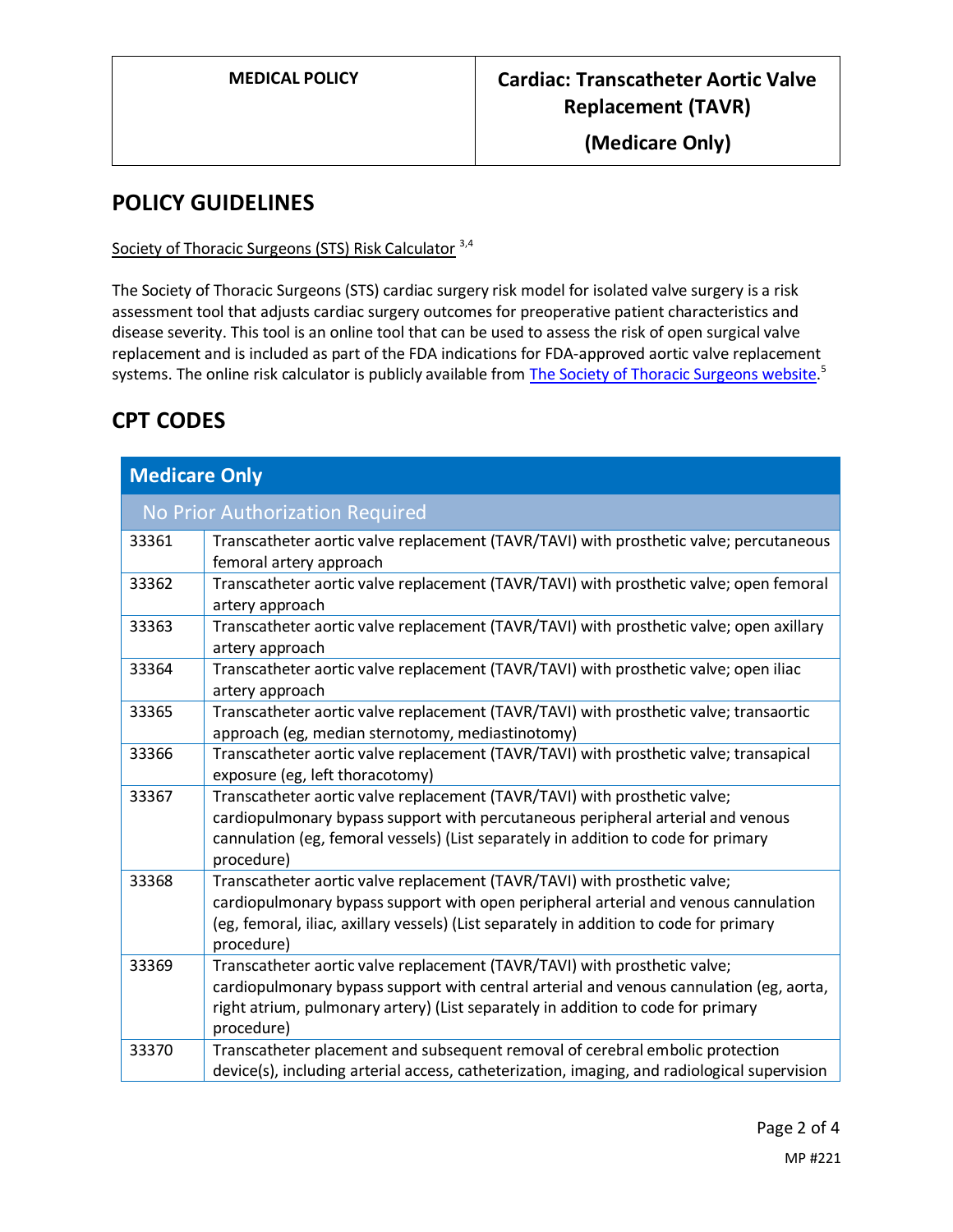**(Medicare Only)**

|                                                                                                                                                                                                                                   | and interpretation, percutaneous (List separately in addition to code for primary<br>procedure) |
|-----------------------------------------------------------------------------------------------------------------------------------------------------------------------------------------------------------------------------------|-------------------------------------------------------------------------------------------------|
|                                                                                                                                                                                                                                   | <b>Unlisted Codes</b>                                                                           |
| All unlisted codes will be reviewed for medical necessity, correct coding, and pricing at the<br>claim level. If an unlisted code is billed related to services addressed in this policy then<br>prior-authorization is required. |                                                                                                 |
| 33999                                                                                                                                                                                                                             | Unlisted procedure, cardiac surgery                                                             |
| 93799                                                                                                                                                                                                                             | Unlisted cardiovascular service or procedure                                                    |

## **DESCRIPTION**

Transcatheter aortic valve replacement (TAVR - also known as TAVI or transcatheter aortic valve implantation) is used in the treatment of aortic stenosis. A bioprosthetic valve is inserted percutaneously using a catheter and implanted in the orifice of the aortic valve.

## **INSTRUCTIONS FOR USE**

Company Medical Policies serve as guidance for the administration of plan benefits. Medical policies do not constitute medical advice nor a guarantee of coverage. Company Medical Policies are reviewed annually and are based upon published, peer-reviewed scientific evidence and evidence-based clinical practice guidelines that are available as of the last policy update. The Companies reserve the right to determine the application of Medical Policies and make revisions to Medical Policies at any time. Providers will be given at least 60-days notice of policy changes that are restrictive in nature.

The scope and availability of all plan benefits are determined in accordance with the applicable coverage agreement. Any conflict or variance between the terms of the coverage agreement and Company Medical Policy will be resolved in favor of the coverage agreement.

## **REGULATORY STATUS**

#### Mental Health Parity Statement

Coverage decisions are made on the basis of individualized determinations of medical necessity and the experimental or investigational character of the treatment in the individual case. In cases where medical necessity is not established by policy for specific treatment modalities, evidence not previously considered regarding the efficacy of the modality that is presented shall be given consideration to determine if the policy represents current standards of care.